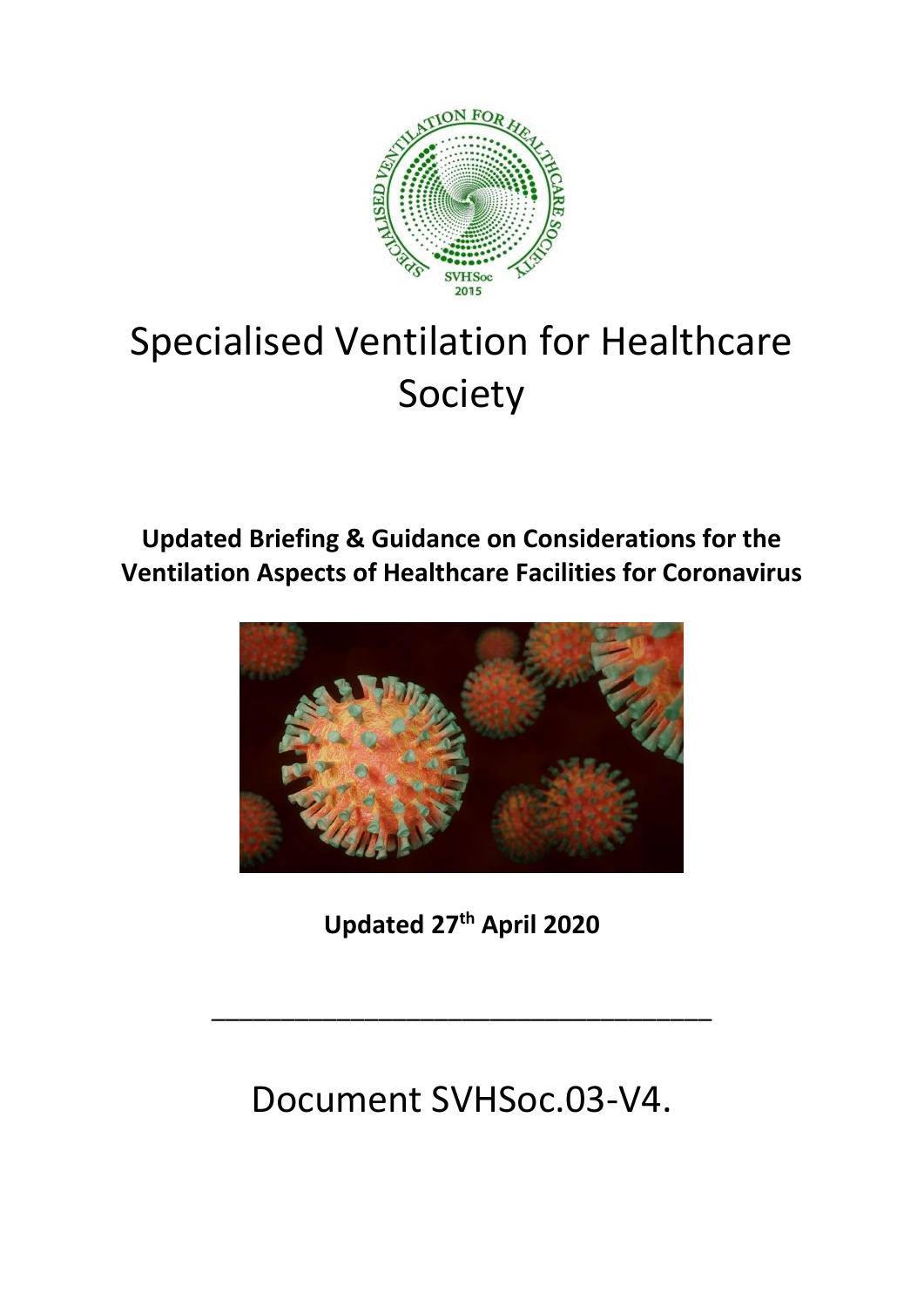## **The Specialised Ventilation for Healthcare Society (SVHSoc.)**

The Society was formed in November 2014 with the aim of bringing together those who were practicing or wished to become Authorising Engineers (Ventilation) (AE(V)) or who have a more general interest in Ventilation in the Healthcare setting.

- The SVHSoc. meet several times a year at various locations around the UK.
- Full membership of the Society is open to registered AE(V)'s.
- The Society "Code of Conduct" is issued with all quotations for AE(V) services.
- The Society maintains a register containing details of practicing AE(V)s.
- A set of competencies have been drawn up for prospective AE(V)s.
- Associate membership is open to anyone interested in Ventilation for Healthcare.
- A significant portion of the Society meetings is given over to discussing and clarifying interpretation of HTM03-01 and other healthcare ventilation standards.

Further information concerning the SVHSoc. may be obtained from:-

Malcolm Thomas - President SVHSoc. - [malcolmthomas.vent@btinternet.com](mailto:malcolmthomas.vent@btinternet.com) +447814077474

Graham Powell – Chair SVHSoc. – [grahampowell@grahampowellconsultants.co.uk](mailto:grahampowell@grahampowellconsultants.co.uk) 07958627587

John Rayner - Secretary SVHSoc. - [john.rayner@turnerPES.co.uk](mailto:john.rayner@turnerPES.co.uk) 07714523131

------------------------------------------------------------------------

The following documents have been issued by SVHSoc. to help clarify Healthcare Ventilation requirements

| SVHSoc.01-V3.0 | <b>Operating Theatres -</b><br>Energy Control Strategies and the Surgeon's panel |  |  |
|----------------|----------------------------------------------------------------------------------|--|--|
| SVHSoc.02-V1.0 | <b>Change in Air Filter Test and Classification standards</b>                    |  |  |
| SVHSoc.03-V4.0 | <b>Coronavirus COVID-19 Guidance</b>                                             |  |  |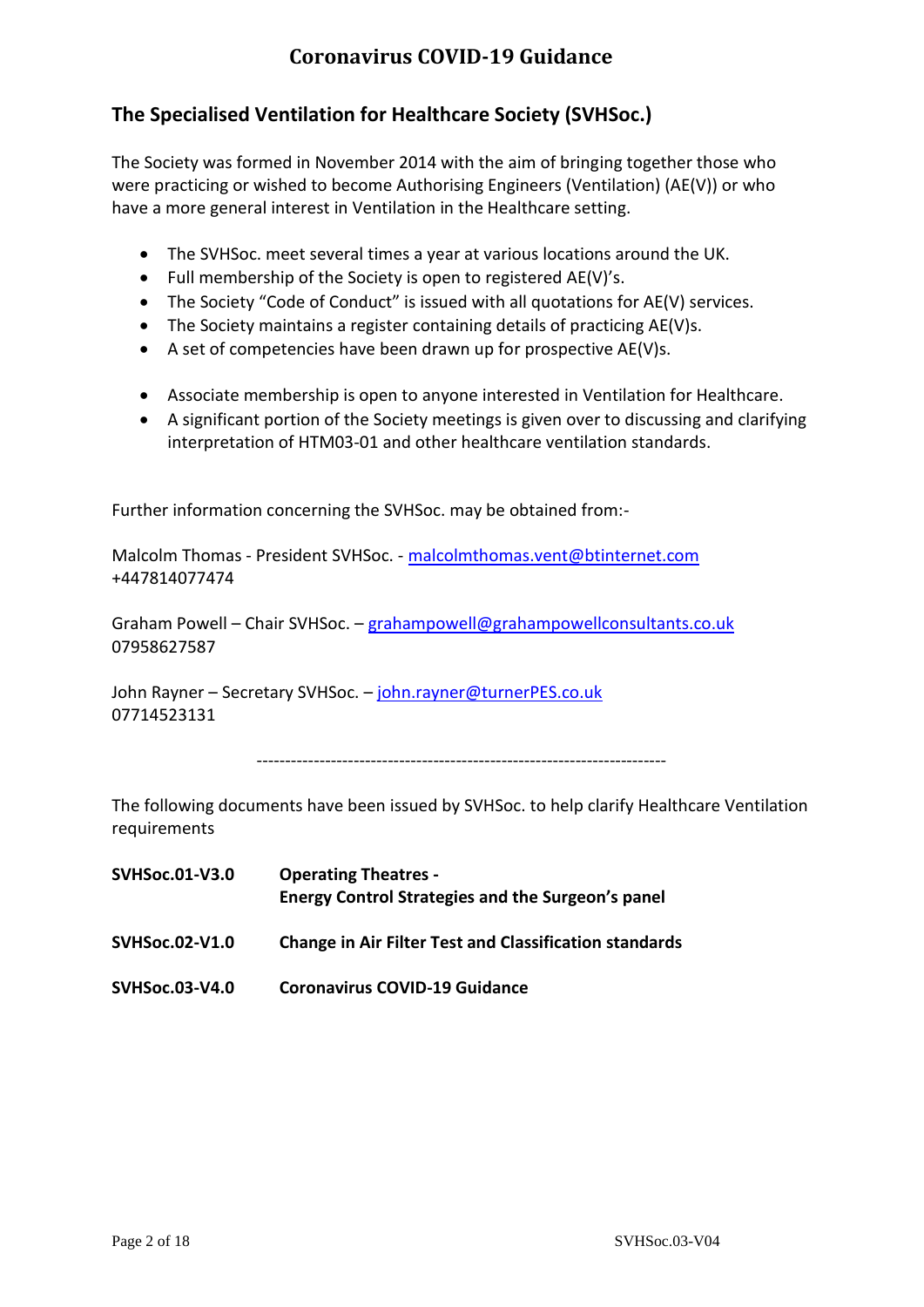#### **Coronavirus COVID-19**

#### **Acknowledgments**

Lead Author - Andrew Poplett Principal contributor - Graham P. Taylor

The following individuals and organisations were consulted during the preparation of this document. Their contribution is gratefully acknowledged.

SVHSoc. Members & Associates

|                                              | <b>Malcolm Thomas</b><br><b>Graham Powell</b><br>John Rayner<br>Jerry Slann<br>Paul Jameson<br><b>Tim Buckell</b><br>Joe Hughes<br>David Livingstone<br>Colin Gaffney<br>Ian Storrar<br>Siggi Volkmann<br>Lynn Rogers<br>Eddie McLaughlan<br><b>Harry Evans</b><br>John Adamson | Ray Hughes<br>Jez Beales<br><b>Richard Harris</b><br><b>Paul Crothers</b><br>John Middleton<br>Joe Gill<br>Andy Smith<br><b>Stephen Morris</b><br>James Dagnall<br>Paddy Fitzpatrick<br><b>Edward Wright</b><br>James Draycott<br>Lester Stuart<br><b>Graham Stuart</b> |
|----------------------------------------------|---------------------------------------------------------------------------------------------------------------------------------------------------------------------------------------------------------------------------------------------------------------------------------|-------------------------------------------------------------------------------------------------------------------------------------------------------------------------------------------------------------------------------------------------------------------------|
| <b>Consultant Microbiologists</b>            | Professor Rob Townsend<br>Dr Robert Porter                                                                                                                                                                                                                                      |                                                                                                                                                                                                                                                                         |
| University of Birmingham<br>Mr Andrew Thomas |                                                                                                                                                                                                                                                                                 | <b>Orthopaedic Consultant</b>                                                                                                                                                                                                                                           |
| <b>PHE</b>                                   | Peter Hoffman                                                                                                                                                                                                                                                                   |                                                                                                                                                                                                                                                                         |
|                                              |                                                                                                                                                                                                                                                                                 |                                                                                                                                                                                                                                                                         |

© The content of this document may be freely reproduced and used providing the source is acknowledged as being the Specialised Ventilation for Healthcare Society (SVHSoc.).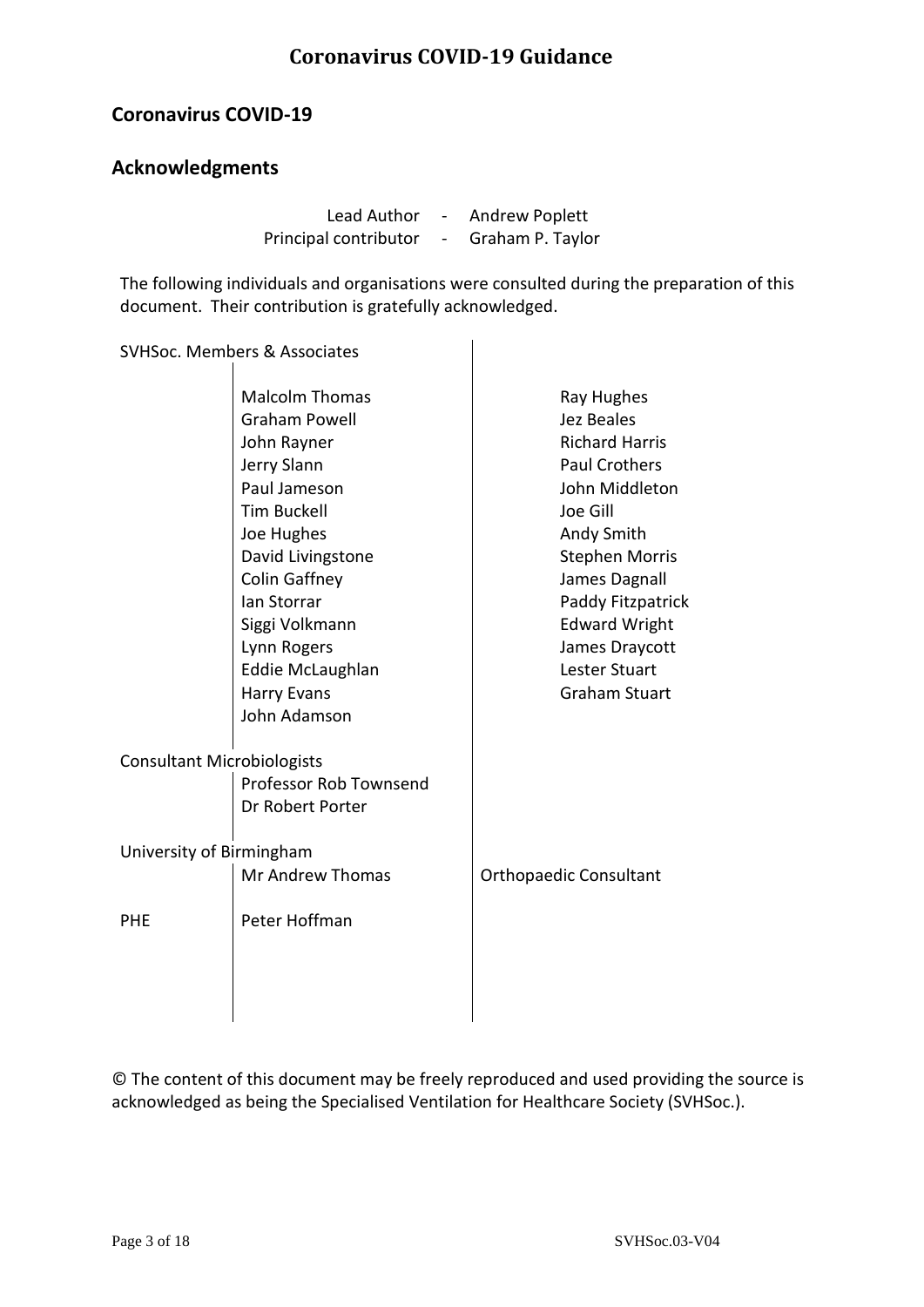## **Specialised Ventilation for Healthcare Society**

## **SVHSoc.03-V4.0 (27th April 2020)**

| <b>Contents</b>                                                                                                                                                                           |         |
|-------------------------------------------------------------------------------------------------------------------------------------------------------------------------------------------|---------|
| Introduction                                                                                                                                                                              | Page 5  |
| <b>Standards and Technical Specifications</b>                                                                                                                                             | Page 6  |
| <b>SVH Society Supplementary Advice</b><br>Use of Theatres as CCUs<br><b>Neutral Pressure Theatres</b><br><b>NHS Nightingale Units</b><br><b>Community Healthcare Ventilation systems</b> | Page 7  |
| <b>None Ventilation Related Considerations</b>                                                                                                                                            | Page 15 |
| <b>Ventilation Maintenance Considerations</b><br><b>Breakdowns and Repairs</b><br><b>Filter Changing</b><br><b>PPE</b>                                                                    | Page 16 |
| <b>Endnote</b>                                                                                                                                                                            | page 18 |
| <b>References</b>                                                                                                                                                                         | Page 18 |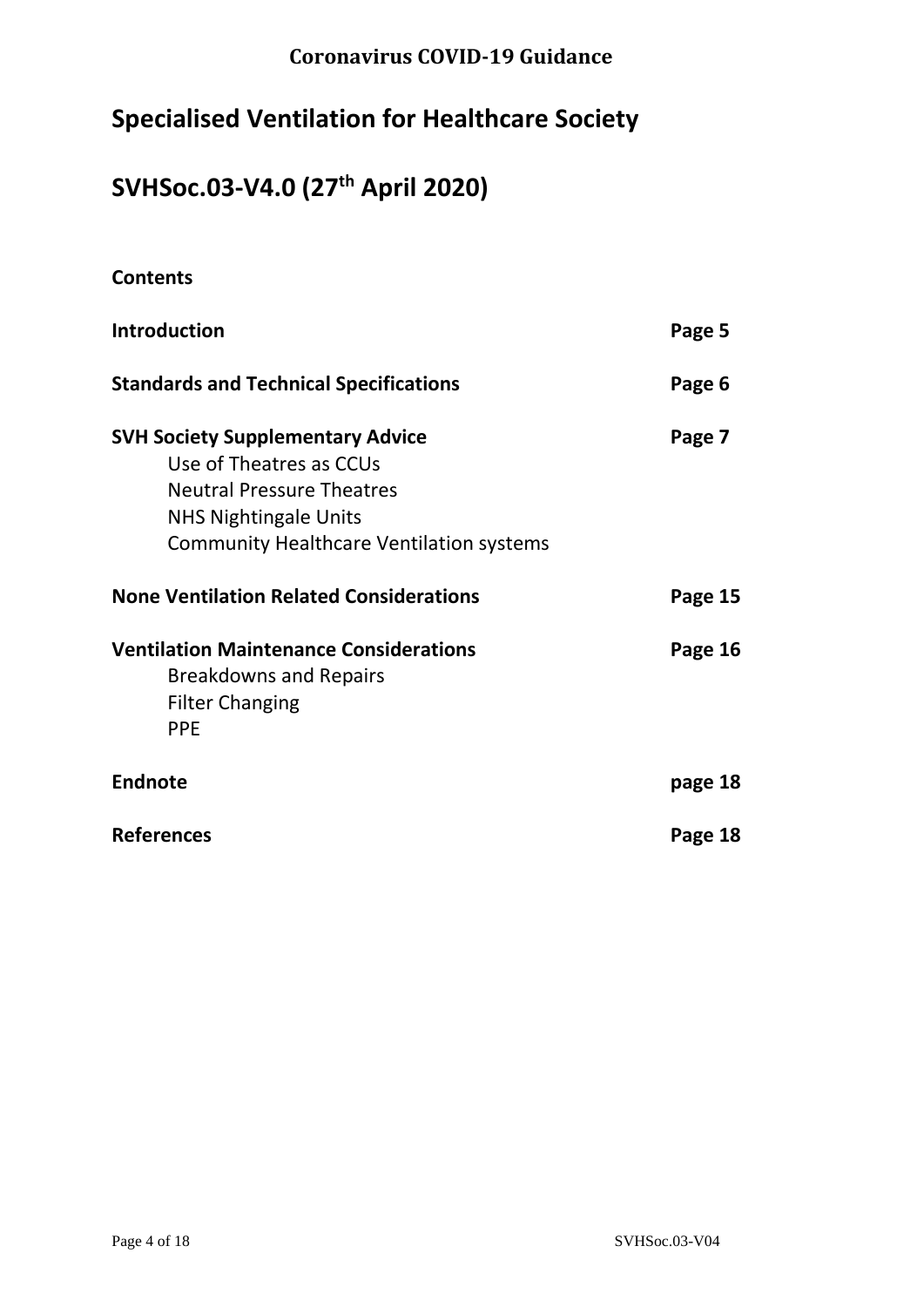#### **Introduction**

Following peer review, recent feedback and experience from SVH Society members, and advice from Public Health England (Peter Hoffman) the briefing and guidance from the SVHSoc has been updated to reflect the current official guidance and to provide a range of options and areas for consideration for healthcare estates professionals to provide enhanced levels of protection for patients, staff, and visitors.

The briefing is intended to provide an overview of the issues and points to consider when assessing the ventilation strategy and options. It has also been updated to provide some initial maintenance considerations and precautions which may need to be considered. It is intended that this briefing and guidance will be subject to regular review and updates as details, information, and the situation continues to develop.

Current guidance on the lifespan of the virus once outside the body is still to be fully established, however current estimates are that it could survive anywhere between a few hours up to 3 to 4 days on hard surfaces and is spread by both primary direct exposure (breathing in droplets expelled from an infected person from coughing or sneezing) and secondary contact by touch (touching a surface which has been contaminated and transferring this contamination by touch to the mouth, nose or eyes). "Coronaviruses are mainly transmitted by large respiratory droplets and direct or indirect contact with infected secretions. They have also been detected in blood, faeces and urine and, under certain circumstances, airborne transmission is thought to have occurred from aerosolised respiratory secretions and faecal material". That level of airborne transmissibility is specifically associated with certain aerosol generating procedures (AGPs).

That COVID-19 has been termed an airborne infection is an indication that it is capable of transmitting via an airborne route in certain circumstances, not that its mode of spread is primarily airborne nor that any aerosol remains sufficiently concentrated to be infectious over longer distances other than in the immediate vicinity of a dispersing patient.

The PHE guidance is under constant review and updated as necessary. The current guidance can be found at:

#### [https://www.gov.uk/government/publications/wuhan-novel-coronavirus-infection](https://www.gov.uk/government/publications/wuhan-novel-coronavirus-infection-prevention-and-control)[prevention-and-control](https://www.gov.uk/government/publications/wuhan-novel-coronavirus-infection-prevention-and-control)

Ventilation can contribute to an isolation or protection strategy to assist in minimising the spread of the virus, however a number of factors need to be considered, not least of all the provision of adequate ventilation to provide dilution of any airborne contamination, with other factors including;

- Area / rooms where isolation can be established
- Physical / fabric of the room construction / air permeability rates (e.g. solid ceilings)
- Surrounding areas of clinical activity
- Room volume and airflow / room pressure differentials (dilution effects)
- Provision and location of ventilation (e.g. ceiling mounted supply with low level extract)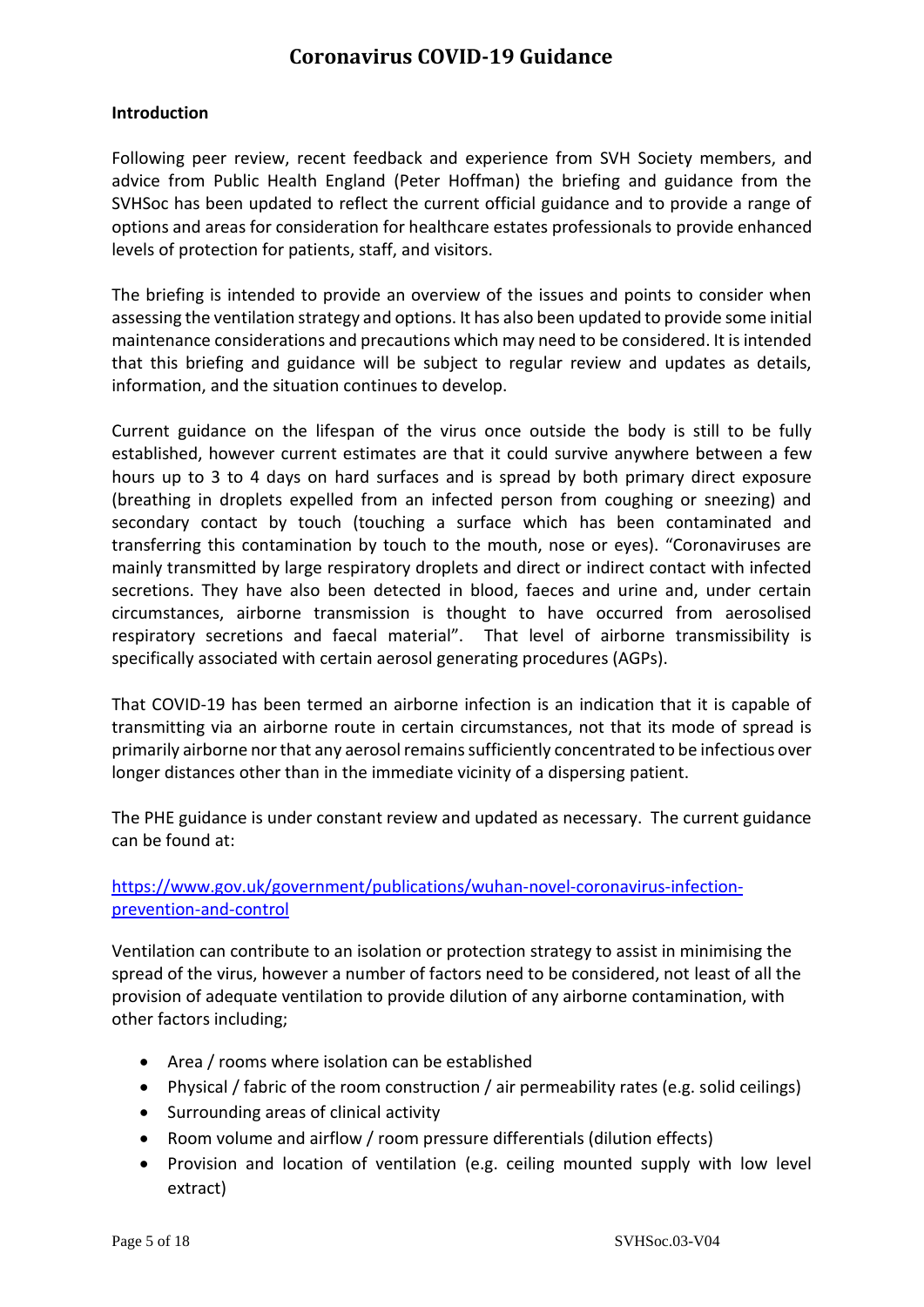- Point of discharge and filtration of any extracted air
- Levels of isolation and practical considerations
- Decontamination of the area between patients
- Protection of all potentially exposed staff groups (clinical, cleaning, and estates)
- Potential risks associated with oxygen enriched atmospheres

#### **Standards and Technical Specifications**

HTM 03-01 sets out the overall guidance for ventilation of healthcare premises with addition specific guidance on isolation facilities being contained within HBN 04-01 Supplement and HBN 04-02 for critical care units (it should be noted that the HBN's can be interpreted as containing some conflicting advice for ventilation strategies, however the objectives are similar). These documents should be used as the basis for all ventilation strategies in conjunction with advice from the Infection Prevention Control (IPC) team, WHO & PHE support. Overall it needs to be an issue where IPC set the room criteria and then estates can look to see how it can be provided.

*Note/commentary from PHE - Standards and technical specifications within the UK we are rapidly moving to a position where COVID patients will be cohorted on bays in wards. Beyond specific "aerosol generating procedures" (AGPs) there is not thought to be an airborne risk and staff do not require respirators. This can be seen from the "general ward" guidance for AGPs in the PHE guidance.*

|                                                     | to cohort<br>Entry<br>(only<br>if<br>area<br>necessary)<br>n <sub>O</sub><br>patient contact* | General ward              | High risk unit<br><b>ICU/ITU/HDU</b>                           | Aerosol<br>generating<br>procedures<br>$\langle$ any<br>setting) |
|-----------------------------------------------------|-----------------------------------------------------------------------------------------------|---------------------------|----------------------------------------------------------------|------------------------------------------------------------------|
| <b>Disposable Gloves</b>                            | <b>No</b>                                                                                     | Yes                       | Yes                                                            | Yes                                                              |
| <b>Disposable Plastic Apron</b>                     | <b>No</b>                                                                                     | Yes                       | Yes                                                            | <b>No</b>                                                        |
| <b>Disposable Gown</b>                              | <b>No</b>                                                                                     | <b>No</b>                 | <b>No</b>                                                      | Yes                                                              |
| Fluid-resistant (Type IIR) surgical<br>mask (FRSM)  | Yes                                                                                           | Yes                       | <b>No</b>                                                      | <b>No</b>                                                        |
| Filtering face piece (class 3) (FFP3)<br>respirator | No                                                                                            | No                        | Yes                                                            | Yes                                                              |
| Disposable Eye protection                           | <b>No</b>                                                                                     | <b>Risk</b><br>assessment | <b>Risk</b><br>assessment<br>(always if<br>wearing an<br>FFP3) | Yes                                                              |

*Table 1: Transmission based precautions (TBPs): Personal protective equipment (PPE) for care of patients with pandemic COVID-19*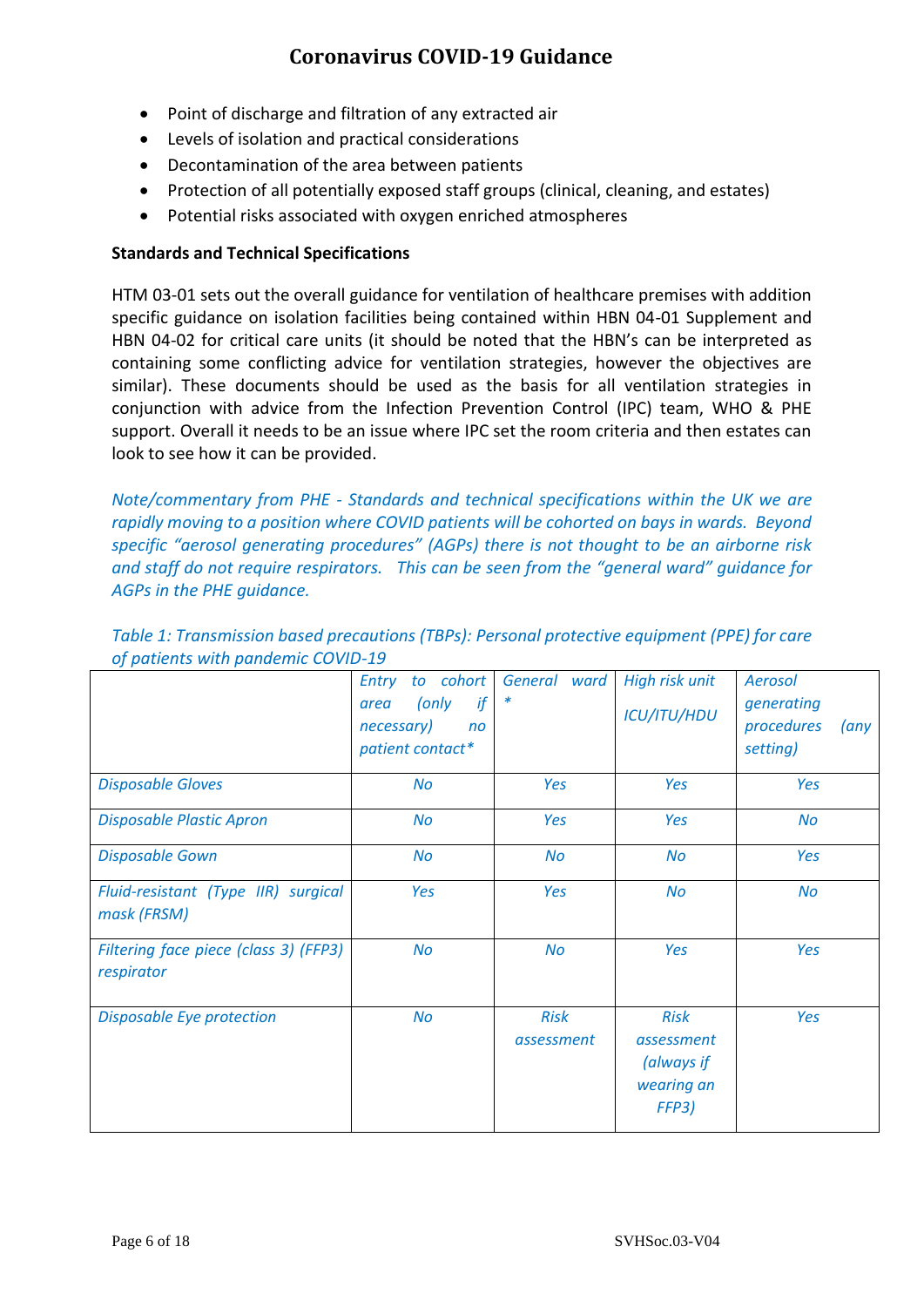## **Notwithstanding the above, in the SVHSoc's opinion, a standard for any facility used, should strive to achieve the following performance criteria;**

- The room/area should achieve between 6 to 12 air changes per hour. The greater the air changes provided the more effective the dilution effect provided that it does not interfere with other critical elements.
- The room/area ideally should be at least neutral to the surrounding areas (0 to -10 Pa)
- If achievable the room/area should have sufficient air supply and extract to achieve open door protection, however this may not be possible other than in a PPVL room or air-locked facility.
- The room should ideally have a protected lobby (if possible) with barrier or isolation nursing care and PPE worn by all staff
- Immediately outside but adjacent to the room there should be a wash hand basin and an area for de-gowning. If the room has a lobby (PPVL) then de-gowning should take place within the lobby.

#### **Droplet Transmission & Airborne Dilution / Clearance**

The PHE have stated that in their opinion there is very little to no risk of any viable virus transfer beyond the immediate clinical area through air gaps in doors or via pressure stabilisers as the water droplets would not survive the distance or routes without very significant dilution and desiccation. This is especially true for a patient who is anesthetised and on a closed breathing circuit. All staff within a critical care environment should be wearing full PPE. There is however emerging anecdotal evidence that the concentration of exposure may have a direct correlation to the severity of any subsequent infection and therefore dilution of aero-microbiological contamination is considered an essential precaution, even where PPE is worn.

Definitive scientific evidence that the infection is not airborne is not yet clear, and on a precautionary principle it should be assumed that it can be airborne on droplet nuclei, until proved otherwise, certainly for short distances within confined or poorly ventilated environments. Droplets expelled during AGP's can be anywhere from 1 um to 2mm in size with an estimated average size of 50 µm. A droplet of 100 µm will fall to the floor at around 30 $cm/s$  and a droplet of 30  $\mu$ m will fall at a rate of around 3 $cm/s$ , so droplets ejected from a patient by coughing/breathing are estimated to travel around  $1 - 4$  metres and with a downward displacement ventilation system in operation are likely to fall/be pushed to the floor very quickly. Added to this is the fact that patients are in a horizontal position typically 1m above the floor level and if ventilated on a closed breathing circuit making release of droplets less likely.

After any treatment or surgical procedure any residual airborne particles are cleared from a room at a rate of 63% per air change, therefore within 6 air changes 99.8% of any airborne contaminates will have been removed. In an operating department achieving the recommended air change rate of 25 air changes per hour (HTM 03-01 standard) the room will be effectively clear of residual airborne particles within 15 minutes or 20 minutes if achieving 20 air changes per hour (HTM 2025 standard). A similar effect will be achieved within a treatment or CCU space although these will typically achieve between 15-10 ACH and will correspondingly achieve the required 6 air changes within 24-36 minutes.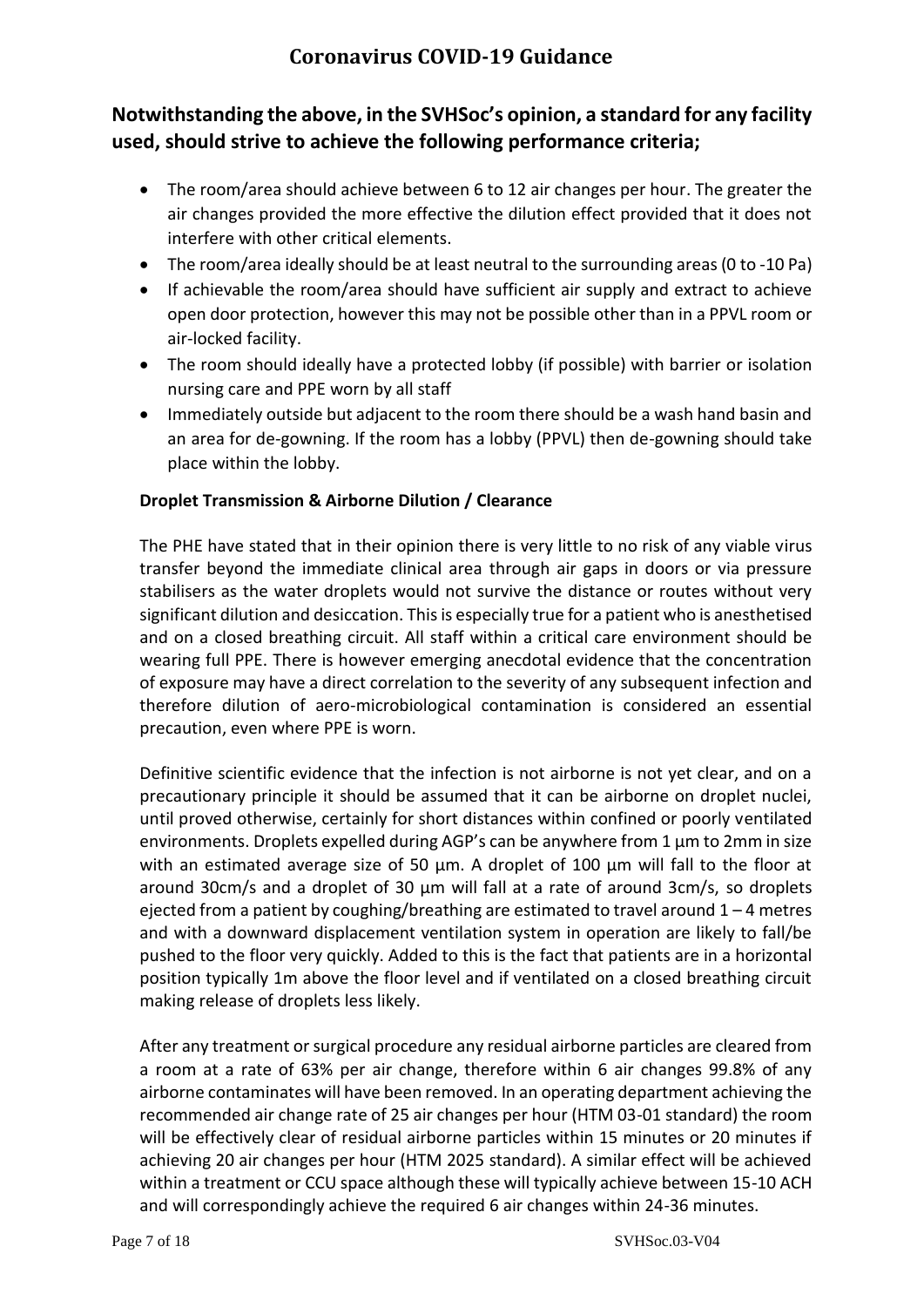The practical implication of this guidance is that the current supply and extract ventilation systems offer a significant dilution effect to a facility and should remain in use and are unlikely to offer any risk to building occupants / users.

#### **General Options and Considerations**

A negative pressure or PPVL room with lobby is the likely preferred locally achievable option. Extract filtration, provided the air is discharged in an appropriate location, is not likely to be required as it is likely to significantly impact on the airflow performance and it will be necessary to undertake a risk based assessment on the use of extract filtration and consider system upgrades to maintain overall airflow performance. The point of discharge of any extract ventilation system should be assessed to ensure that it does not provide a route of cross contamination.

If however multiple PPVL rooms are not available then a side room with a lobby and its own en-suite is likely to be the next best option. The extract from the en-suite will provide some degree of pressure cascade / regime although it is unlikely to provide open door protection and the point of discharge location will again require to be assessed. If a side room has supply air then this should provide a minimum fresh air rate of at least 6 ACH but ideally be less than the extract air volume to maintain the room at a neutral/negative pressure, whilst not compromising dilution effect.

In most clinical care environments the vast majority of openable windows have security/restrictor arrangements to enhance user safety. In order to improve ventilation, it may be possible to undertake a risk assessed review to enable some windows to open more fully.

If an air scrubber/filtration unit is considered it will not provide any dilution or fresh air supply into the room, but may remove some contamination from the air, however the issue of how to de-contaminate and dispose of the filter unit between patients will need consideration (see maintenance considerations below).

As the spread of the virus has continued hospitals have been required to identify and consider designating entire ward areas or even buildings as isolation facilities. This cohorting of cases has been driven by clinical risk assessment based upon risk of cross contamination (between patients within the isolation space) and the need for clinical support/treatment.

In these circumstances it is likely that the capacity of the electrical and medical gas infrastructure (oxygen, medical air, and vacuum) systems has been the greatest challenge and ventilation has been a secondary issue, however some basic principles should still be considered;

- Wards with single bedrooms with en-suite facilities are likely to offer the best solution.
- Maintaining a good air change rate of between 6 12 ACH is considered appropriate to maintain a dilution effect for both patients and staff protection.
- The extract rate should ideally be greater than the supply where practical, to create an appropriate pressure cascade to surrounding areas, ideally with supply in corridors and extract by means of en-suite facilities and dirty extract systems, in all cases ward doors to circulation spaces MUST be kept closed as far as reasonably practical.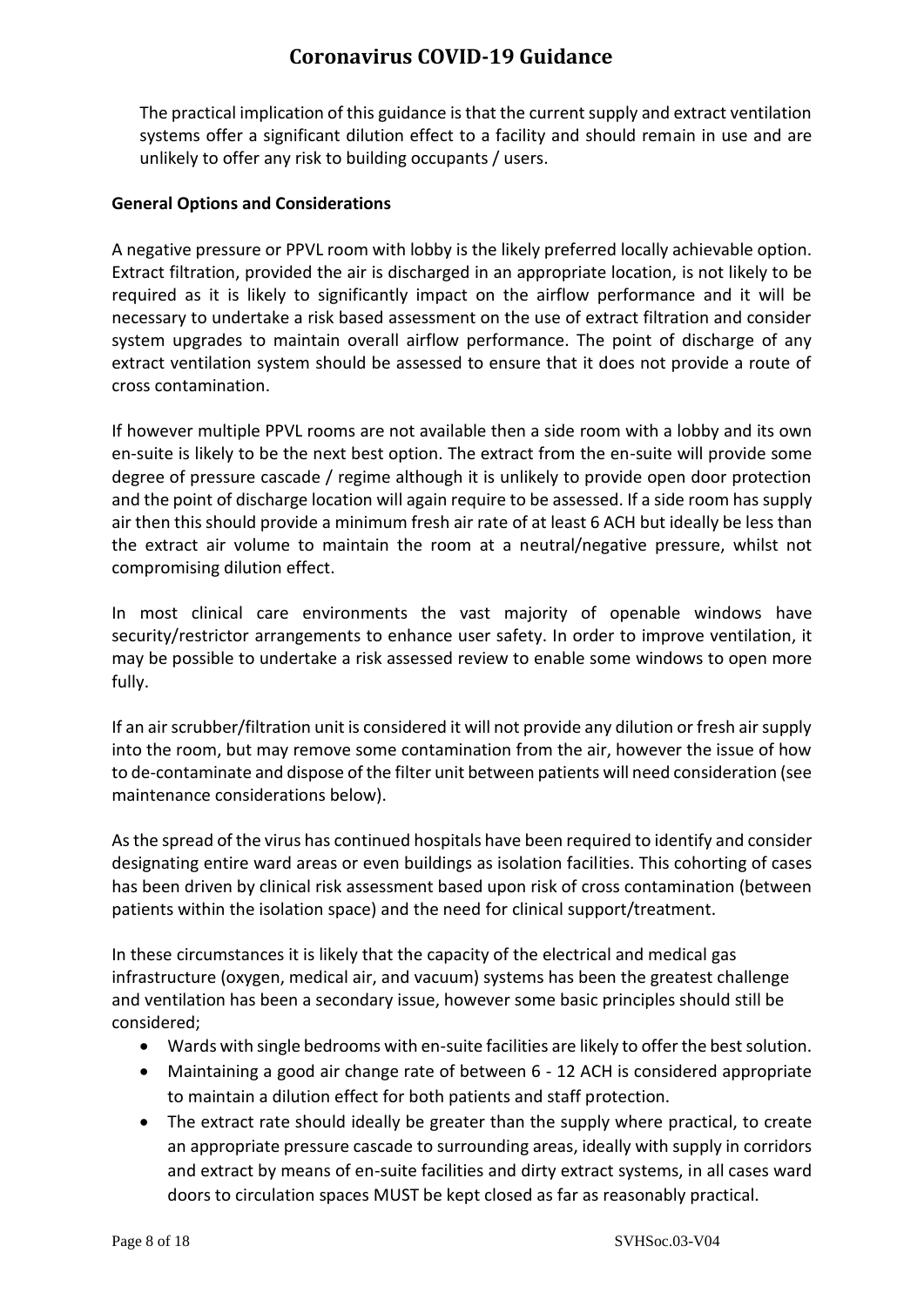- If open plan/multi-bed bay wards are used then a clinical assessment of risk relating to cross contamination will be needed, however areas with low level extract by each bed space are preferable.
- If the ventilation system (AHU) serves more than a single ward then the supply aspect is less critical as the airflow direction provides a level of protection, however an ACR of around 6 ACH should be considered as a minimum. Shared extract systems are less ideal and consideration should be given to separating or closing off non-essential extracts if practical. Extract systems should be inter-locked with supply systems to ensure that if the supply fails the extract continues to operate, however if the extract fails then the supply should also switch off, only as a short term measure until the extract system can be repaired / re-instated. If a failure is likely to be over 1 hour then the supply can be reinstated to provide both thermal comfort and dilution provided that it does not create a cross contamination risk.
- If an area or room is identified as being potentially suitable to be used as a temporary isolation facility it is advisable if possible to undertake a 'room air permeability or leakage test' to ensure air is contained within the room and does not leak to adjacent areas through suspended ceiling or service penetrations, (this may not be practical to achieve, given the urgency of demand).
- Any room used as a temporary holding or isolation facility should be stripped of all non-essential materials and soft furnishings.
- If you can locate an increased extract unit to provide a negative pressure environment then care will be needed when considering the distribution ducting and the exhaust air discharge point. Ducting and extract grilles should be located to ensure an even draw of air from around bed spaces and not rely on a single point at the end of the unit which draws air over adjacent patients and staff. The exhaust discharge however providing it is discharging to a safe external space (ideally at high level 3m above roof level) then HEPA filtration is unlikely to be required. Consider sealing any openable windows in the immediate vicinity (around 4m) of any low level discharges and avoid discharge over pedestrian paths/walkways.

#### **Use of Theatres as CCU's**

As the need for critical care beds has increased some hospitals have identified areas which are suitable and have the required engineering and medical services to provide an appropriate and safe clinical environment. In many cases where patient ventilation / life support is required the theatre and associated recovery suites (freed up from elective procedures from mid-April) are considered as ideal. If kept for the exclusive use by noninfected patients the ventilation system is likely to need little modification or adjustment, however consideration may be given to lowering both supply and extract rates to save energy and ensure patient comfort (reducing ACRs to around 10 ACH would be appropriate).

Recovery areas are preferable to theatres in the first instance as the ventilation strategy of these spaces provides a good air change rate (15ACH) with neutral pressure cascade to surrounding areas and bedhead low level extract to provide a clean air path for staff protection.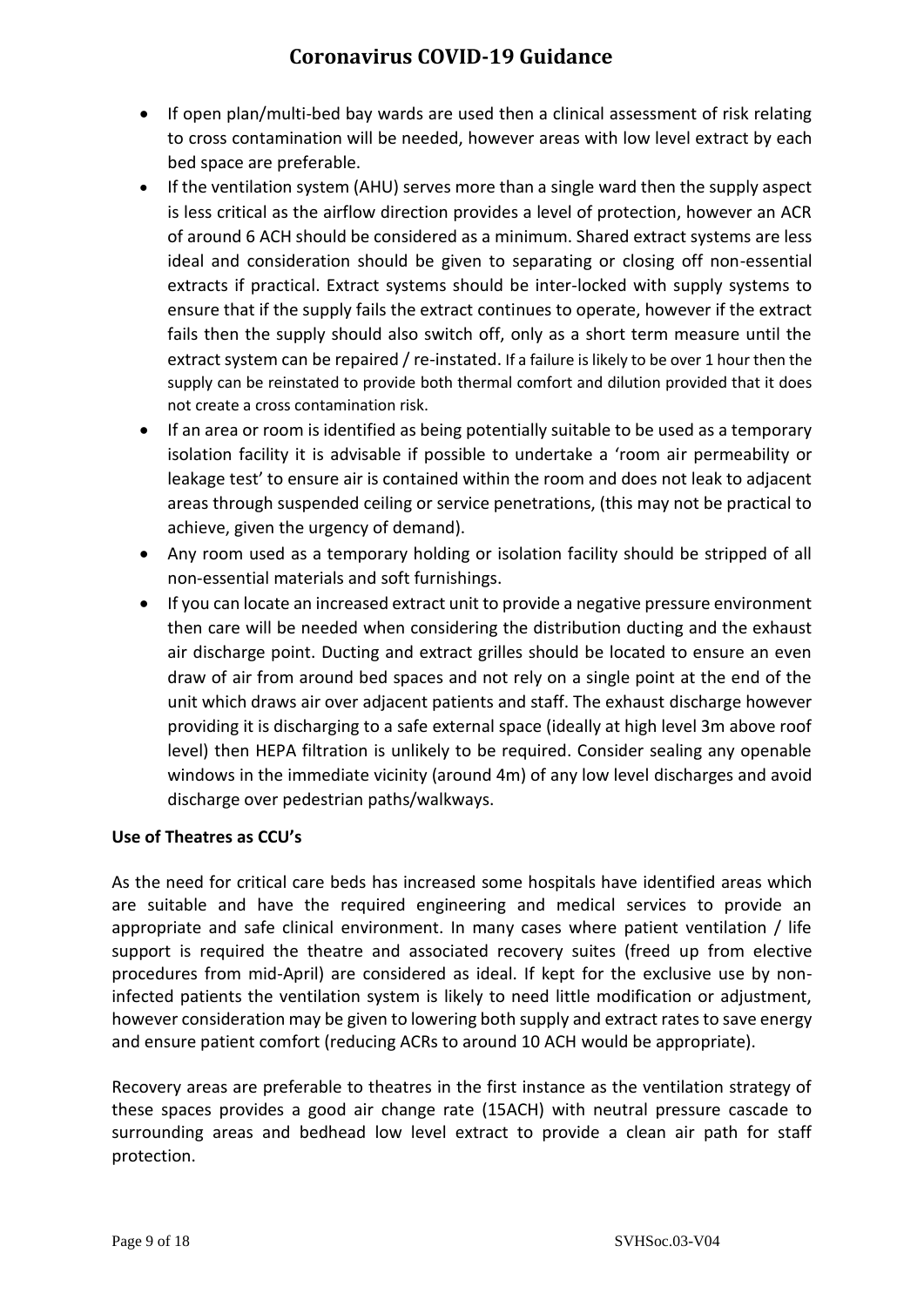Typically 2 CCU bed spaces could be provided per theatre with an addition bed located in the anaesthetic room if needed, (medical gases, adequate ventilation and electrical outlets are typically all present in these rooms). Recovery spaces are designed to provide 12-15 ACH and should be neutral to surrounding areas so no modifications to the ventilation system should be needed.

If it is proposed to use theatres as spaces to treat COVID 19 infectious patients then the airflows would need to be very carefully reviewed and adjusted to maintain a safe air change rate and provide an ideally neutral pressure regime to surrounding clinical and staff areas.

#### **Use of Theatres for COVID 19 infected patients Including Emergency Maternity Theatres**

The following information reflects the current guidance from the centre for the use of theatres for known or suspected infected (COVID19) patients;

*[https://www.gov.uk/government/publications/wuhan-novel-coronavirus-infection](https://www.gov.uk/government/publications/wuhan-novel-coronavirus-infection-prevention-and-control)[prevention-and-control](https://www.gov.uk/government/publications/wuhan-novel-coronavirus-infection-prevention-and-control)*

It is recommended that ventilation in both laminar flow and conventionally ventilated theatres should remain fully on during surgical procedures where patients may have COVID-19 infection. Air passing from operating theatres to adjacent areas will be highly diluted and is not considered by PHE to represent a significant risk.

- Theatres must be informed in advance of a patient transfer of a confirmed or possible COVID-19 positive case, the patient should be transported directly to the operating theatre and should wear a surgical mask if it can be tolerated.
- The patient should be anaesthetised and recovered in the theatre. Staff should wear protective clothing but only those at risk of exposure from aerosol generating procedures, i.e. during intubation need to wear FFP3 respirators and full gowns. Those closest to aerosol generation procedures are most at risk. The rapid dilution of these aerosols by operating theatre ventilation should minimise the exposure to operating room staff.
- Instruments and devices should be decontaminated in the normal manner in accordance with manufacturers' advice
- Both laryngoscope handle and blade should either be single use or reprocessed in the Sterile Supply Department. Video laryngoscope blades should be single use and scope/handle decontaminated as per manufacture instructions.
- Instruments must be transported safely to decontamination, following use.
- The theatre and all associated support areas should be cleaned as per local policy for infected cases, paying particular attention to hand contact points.
- Theatres should not be used by staff or patients for 20 minutes after the patient leaves.
- Possible or confirmed cases of COVID-19 should be placed at the end of the list where feasible

The follow information is provided to support or supplement this initial guidance.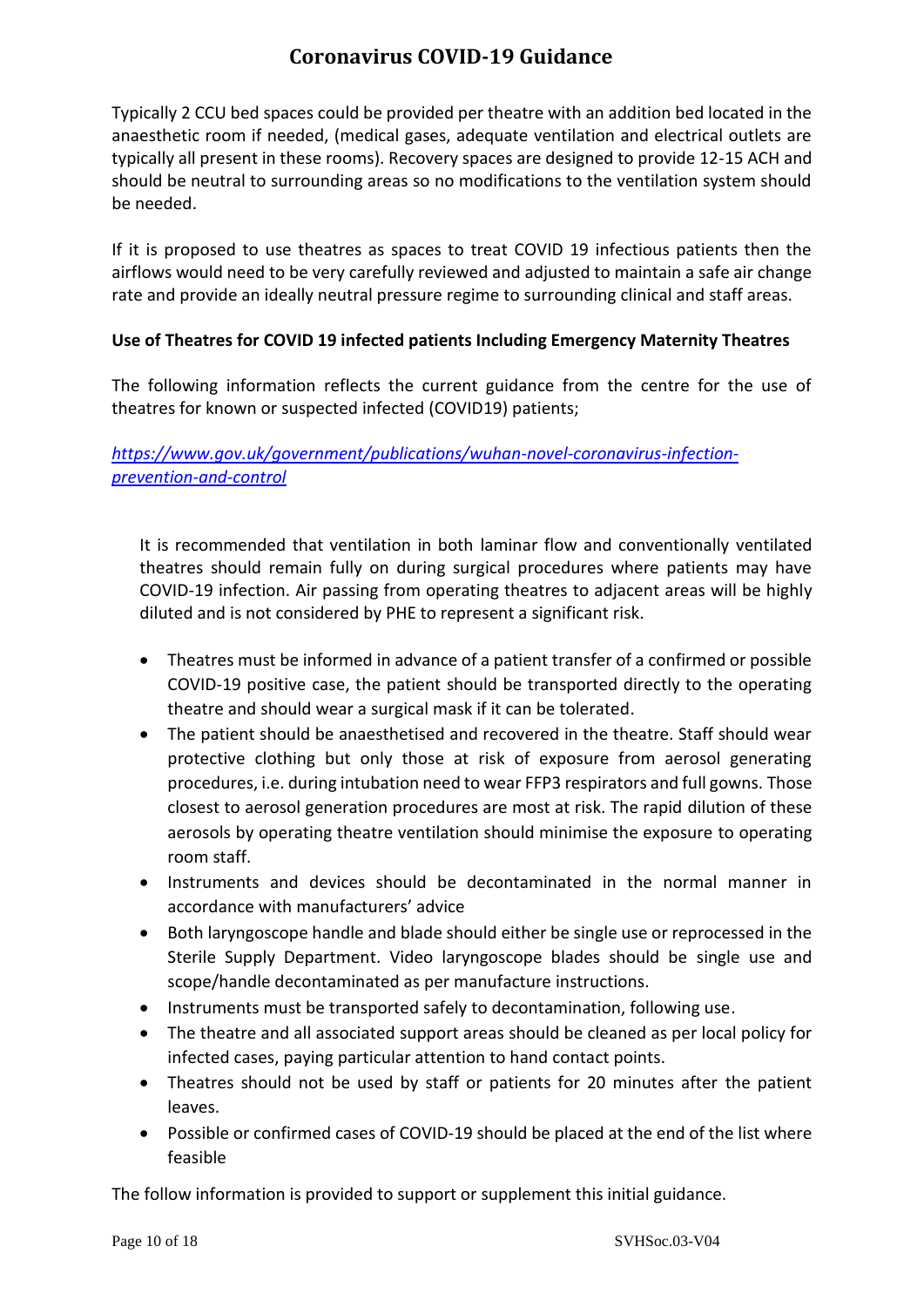#### **Neutral Pressure Theatres**

With the current COVID19 infection issues there may be a requirement for an operating suite to be used for an infected or suspected patient. If airborne micro-organisms liberated from a patient during the surgical procedure are allowed to cascade out into the adjacent corridors, they could contaminate surfaces or infect other patients or the staff within the surrounding operating department. Although air passing from operating theatres to adjacent areas will be highly diluted and this is not considered by PHE to represent a significant risk.

The concept of a neutral pressure or infectious theatre is to maintain an appropriate and safe air change rate to the theatre space but instead of the traditional cascade arrange of air from the theatre suite to the surrounding areas it is based on a balanced air flow of both supply and extract from ideally within the theatre itself or as a minimum within the individual theatre suite.

The room provision and layout will be as for a conventional operating suite with the following variation to the ventilation scheme:

- The operating theatre will have a balanced supply and extract so that it is at the same pressure as the corridor.
- Air should not cascade from the theatre to the surrounding rooms so pressure stabilisers and / or transfer grilles will not be fitted.
- The preparation room could be dispensed with to avoid having stock that could become pre-contaminated. Sterile packs, instruments and consumables would be delivered to the theatre on a case by case basis. If a preparation room is required, then it should be maintained at 10Pa to both the theatre and corridor.
- The anaesthetic room should have a supply in excess of extract so that is maintained at 10Pa above both the corridor and theatre. There should be a pressure stabiliser between the anaesthetic and corridor but no transfer between the anaesthetic and theatre.
- The scrub should have an active extract as for a conventional operating suite but no pressure stabiliser between it and the corridor.
- The utility should be at -5Pa to the theatre and its corridor.
- The corridor extract will be sized to cater for the air leakage from the anaesthetic room only.

Overall the ventilation scheme should ensure that all air supplied to the operating theatre is removed in the theatre suite. The theatre should be neutral (at the same pressure) to the corridor so that when the theatre exit door is open there is effectively no interchange of air between them. Ideally when the preparation or anaesthetic doors are opened airflows from them into the theatre and not the other way.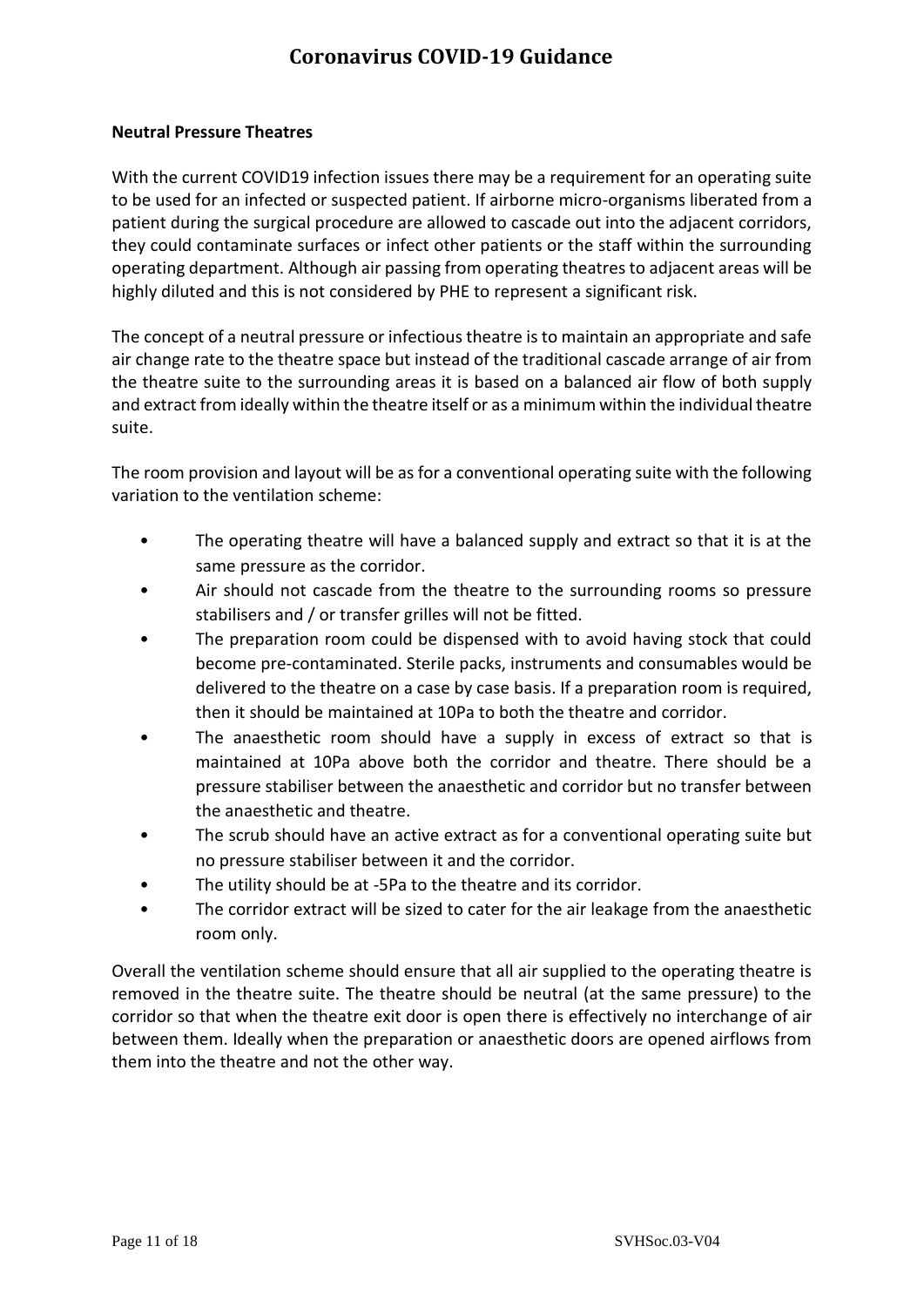$\underline{\text{LLE}}$ Scrub **KEY TO SYMBOLS**  $(1.15)$ Sunnly volume (m3/s)  $>10$  $25<sub>25</sub>$  $(25)$ Nominal room pressure (Pa) Air change rate (ac/h) **Pressure stabiliser** Prep (lay up) **Dirty utility** Low-level active extract or ันเ ssure stabiliser to assist 35  $\left[ >\right]$ ir distribution in theatre Exit bay  $\boxed{0}$ **Transfer grille** 

The traditional theatre suite layout typically as below (or a variation thereof);

If sites are required to endeavour to transform existing positive pressure cascade theatres to create a neutral pressure theatre the following areas will need to be considered.

In line with guidance the patient should be brought into and out of the theatre through the anaesthetic room, but anaesthetised and recovered in theatre. The doors and any pressure stabilisers from the theatre to the corridor should be sealed and not used.

The lay-up prep area should only hold the minimum stock required for the given procedure, however the air cascade from the lay-up prep to theatre should be maintained as a positive differential.

The pressure stabilisers from both the scrub area to the corridor and the anaesthetics room to corridor should be sealed.

The dirty utility room should remain at a negative pressure differential to both the theatre and corridor.

Ideally the anaesthetics room should be positive pressure to the theatre, however this may not be practical, in which case the anaesthetics room should only have all surfaces as clear as practical and all surplus or spare equipment held elsewhere.

A full re-balance of the supply and extract systems will be required and the provision of addition theatre extract is also likely. This will have to be assessed and designed on a theatre by theatre basis.

The same considerations apply to both conventional and UCV theatres. The UCV canopy is a re-circulation canopy and as such should have minimal impact on the theatres pressure regime, however due care should be taken not to disturb the canopies clean airflow area with excessive localised air movement and prevent perturbation of the UCV canopy air pattern. It may be necessary to consider a relaxation of minimum air change rates to achieve a neutral pressure cascade however these should not be lower than 18ACH and MUST be agreed with clinical and IPC teams based on clinical risk assessment.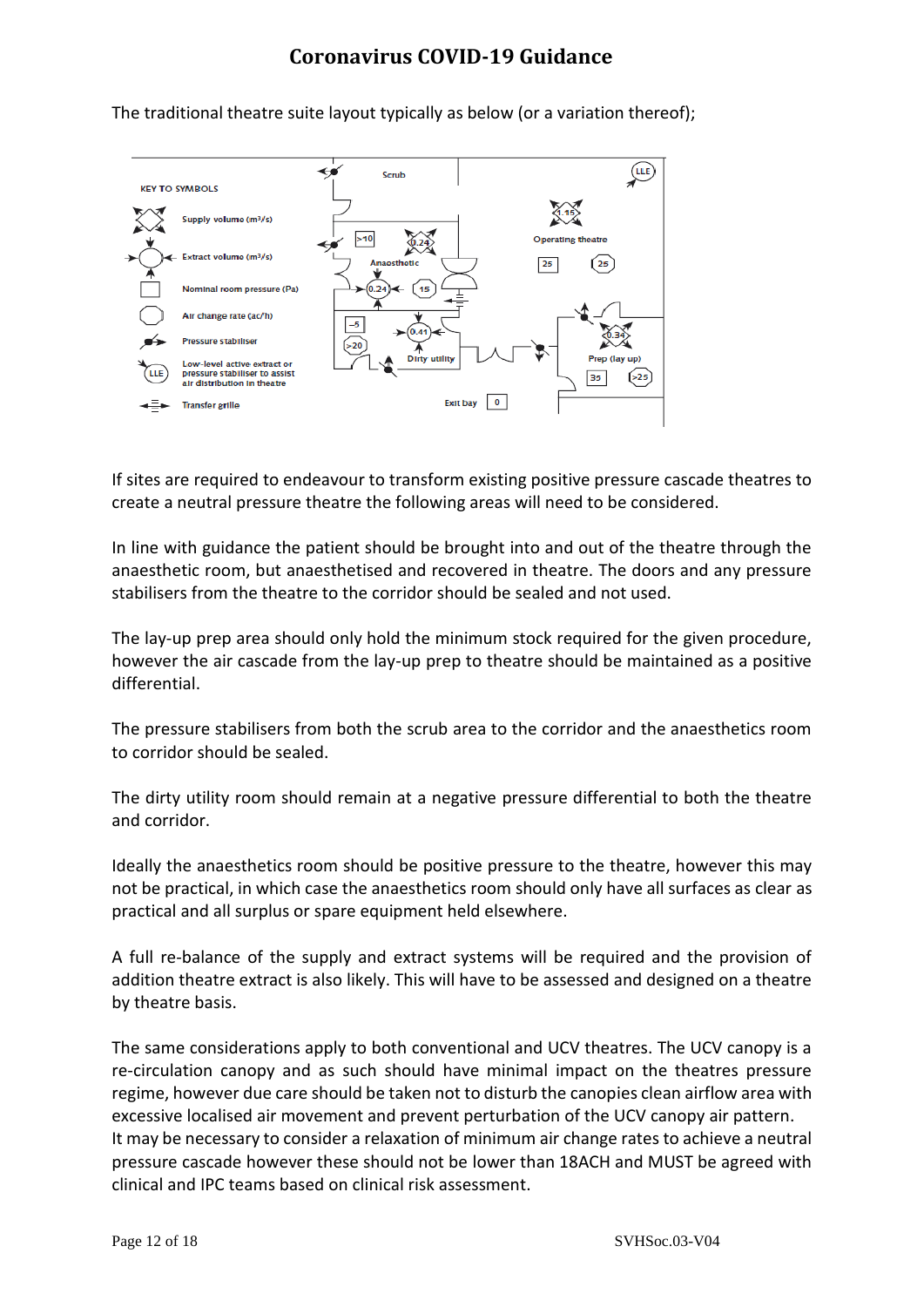All non-essential materials and equipment should be removed from the theatre and surrounding corridor areas to ensure all cleaning can be undertaken as easily as possible. Specific patient and staff procedures and flows will need to be considered and agreed.

An alternative approach may be to designate a suite of theatre suites within a single location (floor or building) as infectious at which point the entire theatre complex could be isolated from any surrounding clinical areas and used exclusively for only infectious patients. In this case provided the extracted air was discharged to a safe location and all staff wear PPE whenever within the theatre area no or limited modification to ventilation strategies would be necessary.

#### **NHS Nightingale Units - Potential Viral load risk and test methodologies**

One of the founding principles of healthcare ventilation is the dilution and removal of airborne contaminants from the patient environment with particular requirements for the air change rates, by room volumes (as specified in HTM 03-01 (2007), via clean airflow paths. In addition to the issue of aero-microbiological loading, there is also the additional risk of oxygen enrichment of the general environment due to the potentially high concentration of patients on ventilators or receiving oxygen based therapy/ treatments.

Both of these issues are addressed by the use of good general ventilation through air changes of the occupied volume of the treatment/ patient space.

The spaces being used generally appear to benefit from very high ceiling void spaces and there is likely to be a high degree of thermal air movement from the bed areas into the open void above, where the existing ventilation system will be located.

It is not possible to know what specific ventilation strategy is deployed into any proposed space, however it is likely that the facility will have some degree of forced mechanical ventilation (both supply and extract) and provided that this does not utilise re-circulation airflows, and achieves in excess of 5 air changes per hour (preferably 10-12ach), the space should have sufficient ventilation. However it may not be practical to provide a fully ducted exhaust ventilation by each bedhead. If recirculation of air is used as part of the existing ventilation/energy strategy then this needs to be assessed and where practical adjusted to maximise fresh air supply.

In order to test and certify the effectiveness of the patient environment, it would be ideal if a two stage approach were adopted;

- Stage 1: pre-occupation
- Stage 2: appropriate intervals during the operational phase of the facility.

#### **Stage one (pre-occupation) ventilation test approach.**

Active air sampling for microbiological activity will be of little use prior to patient occupation, it is therefore suggested that a simple test of air movement and dilution be completed at a number of sample bed spaces. This would involve:

• Use of cold smoke (Draeger Smoke Test Puffer) to demonstrate the time taken to clear and general direction of airflow paths - ideally this should occur within a few seconds of release.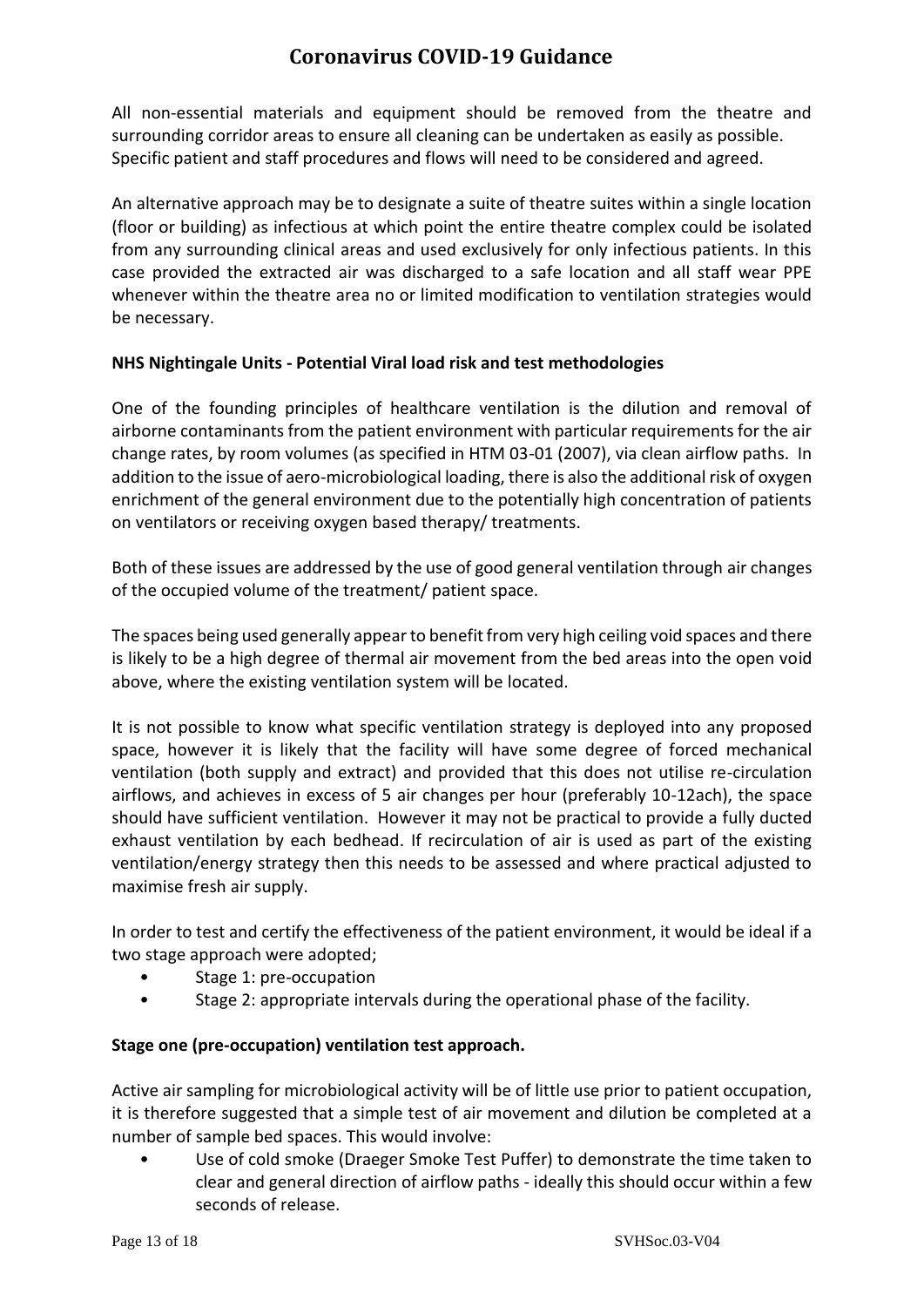• Additionally, a Kata Test Thermometer can be used to produce an accurate air velocity performance reading at the bedhead - ideally this should be in excess of 0.2m/s.

A vane or thermal anemometer is unlikely to produce a reliable test reading at these low velocity levels.

#### **Stage two (occupied) ventilation test approach.**

Once occupied, a regular air monitoring regime could be employed to establish and monitor both 'oxygen concentration' levels (using a suitably calibrated and certified oxygen monitor, to BS EN 50104:2019), to enable action to be taken if high levels are found and, 'active air sampling' in the form of occupational environmental air sampling (HSE G409 and Monitoring strategies for toxic substances HSG173 (Second edition) HSE Books 2006 ISBN 0 7176 6188 1) of staff to ensure adequate dilution is being achieved in use.

#### **Community Healthcare Ventilation systems**

The practical implication of the guidance is that the current supply and extract ventilation systems offer a dilution effect to the facility and should remain in use and are unlikely to offer any risk to building occupants / users.

Recirculating air conditioning units (also known as split systems) should not be used within clinical care environments as they incorporate both air filtration and water / condensation 'open' trays. These units can provide a location where micro-organisms can become concentrated and proliferate. This is not a specific COVID-19 risk but a general consideration for the use and installation of these units.

#### Environmental cleaning following a possible case

Once a possible case has been transferred from the primary care premises, the room where the patient was placed should not be used, the room door should remain shut, with windows opened and the air conditioning switched off until it has been cleaned with detergent and disinfectant. Once this process has been completed, the room can be put back in use immediately.

*Note - The air conditioning referred to is understood to be any room mounted 'split' air conditioning unit which only circulates the air within the space and cools or in some models heats the air. As this does not provide fresh air, nor does it remove air to outside the advice to switch it off is related to it not being used whilst windows are open.*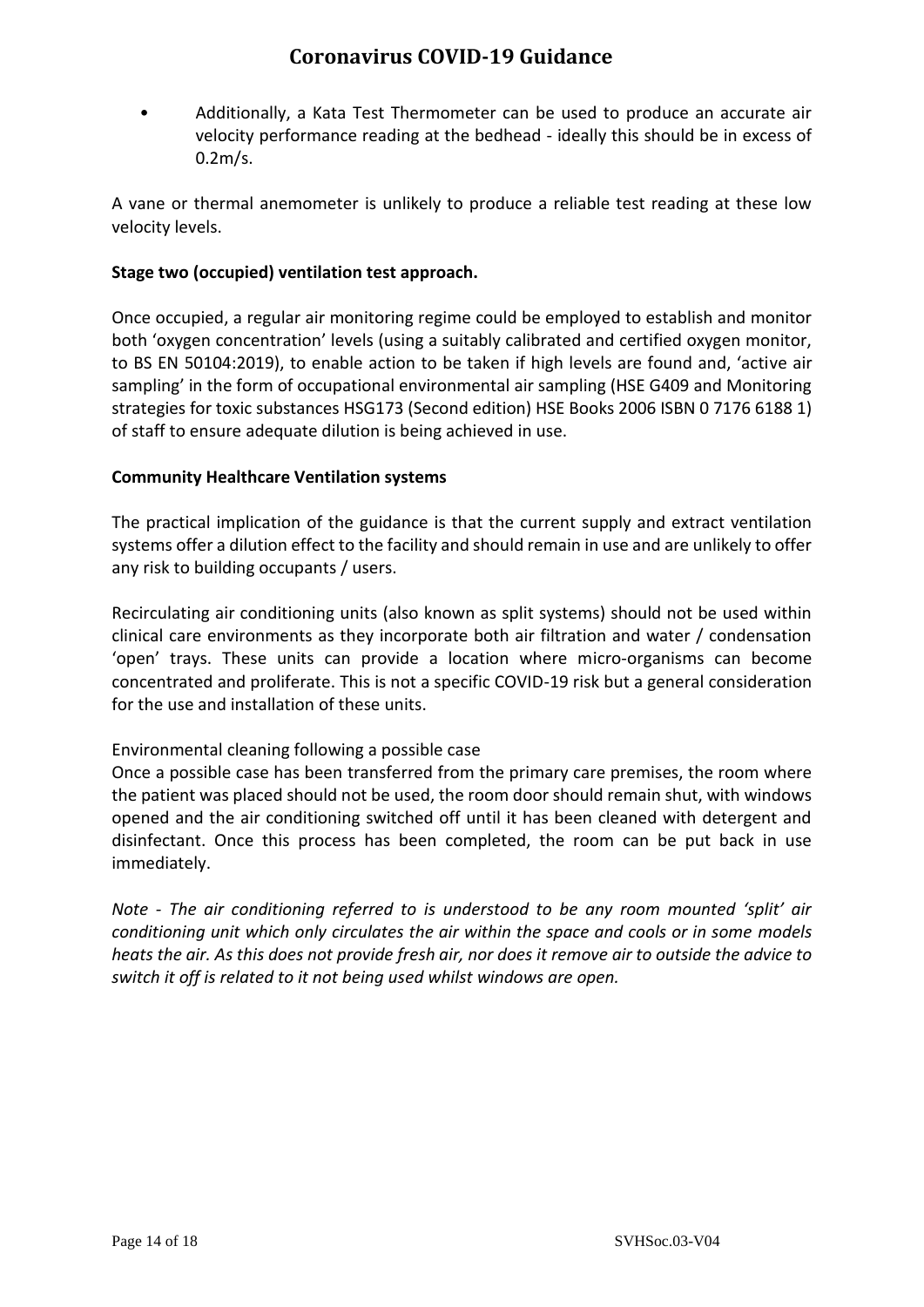#### **Non ventilation Considerations**

In addition to the ventilation issues associated with the current COVID 19 pandemic, other healthcare related engineering services and operational considerations will need to be assessed and considered. These are likely to include;

- Medical gas capacities and flow rates to deliver required clinical treatments (oxygen, medical air & vacuum).
- Number and location of electrical outlets on essential power supplies, for clinical and medical electronics.
- Provision of suitable emergency lighting
- Patient access and egress / transportation routes through other clinical / public areas.
- A minimum separation distance of between  $1 2$  metres should be maintained between beds
- If temporary separation / partition walls or barriers are constructed to create segregated bed spaces, the fire strategy and fire evacuation plans MUST be reviewed to ensure they remain appropriate. This should involve identification of evacuation routes and places to provide both an immediate safe refuge and a place to continue care and treatment.
- Provision of adequate hand washing facilities.
- Waste collection and storage capacities and locations and transfer routes.
- Surrounding clinical services to avoid close proximity to other 'at risk' patient groups.
- Adequate staff welfare and rest areas if staff numbers are increased to meet clinical needs.

Estates staff are recommended to give consideration to all of the above and where considered necessary review the PHE guidance and consult with their appropriate Authorising Engineer for the associated engineering specialty.

Additional guidance is available in the NHS&I – Novel coronavirus (COVID-19) standard operating procedure – Design Note: COVID-19 ward for intubated patients version 1.0 published 22/03/2020 (Publications approval ref 001559).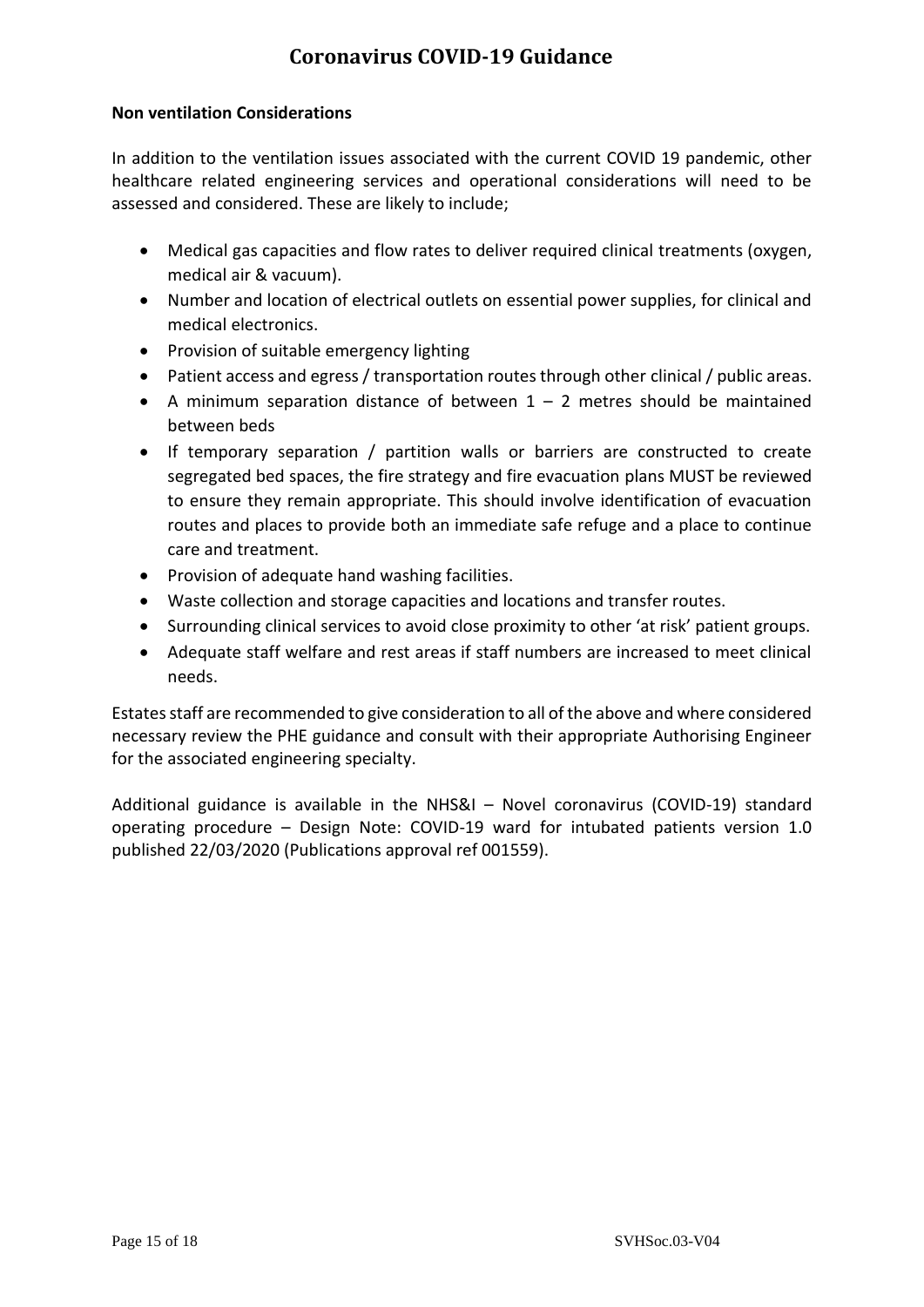#### **Ventilation Maintenance Considerations**

#### **Ventilation breakdowns and repairs**

Any potential contamination risk associated with extract ductwork, fans and filters is likely to be very low. The ventilation system acts to dry out any droplets that are drawn out of a room and if these droplets settle on ductwork or fan surfaces they will very quickly desiccate and are likely to be inactive. Notwithstanding this it is advised that enhanced precautions should be taken by maintenance staff when working on such systems both as a precautionary measure and to provide re-assurance to those undertaking the work.

If a breakdown or internal inspection is required to an extract system from a potentially contaminated area then the following issues should be considered;

- Minimise the tools taken into the area during any period when a system is 'opened up' for maintenance or inspection.
- Following work being completed old or redundant materials / components should be bagged and removed as clinical waste.
- Tools used during the work should be washed / disinfected where practical or wiped down with alcohol based steri-wipes or similar.
- Minimise the number of workers in the immediate area of the work, whilst maintaining safe working conditions and staffing levels (two man working may be necessary if working at height or if moving and handling issues exist).
- All staff should wear appropriate PPE and dress, remove, and dispose of it as detailed below.

Other maintenance activities not directly relating to extract ventilation maintenance such as fire damper drop testing, or ductwork cleanliness inspections will need to be managed so as to ensure that no potential contaminated extract ductwork is opened accidentally. Smoke and fire dampers on extract systems will need to be assessed to ensure routine fire alarm testing does not interrupt or involve extract ductwork ventilation system operation, if being used for isolation protection.

The precautions and method statement detailed above should be adapted / applied to all maintenance staff working in areas where potentially or known infectious patient are or have been located whether working on ventilation systems or any building / estates related element / equipment.

#### **Filter changing**

There are two typical types of filters installed in extract ventilation systems, Safe change types in systems designed to handle toxic or contaminated air (LEV's or HCID units) also known as Bag In Bag Out BIBO type filter units and general filtration (primarily designed to protect fan components and heat exchangers).

Safe change filter units as specifically designed to enable removal and replacement without exposing the maintenance worker to direct contact with the dirty filter. The design of these units can vary so the manufacturers' guidance notes and method statements should be followed to ensure safe removal and disposal.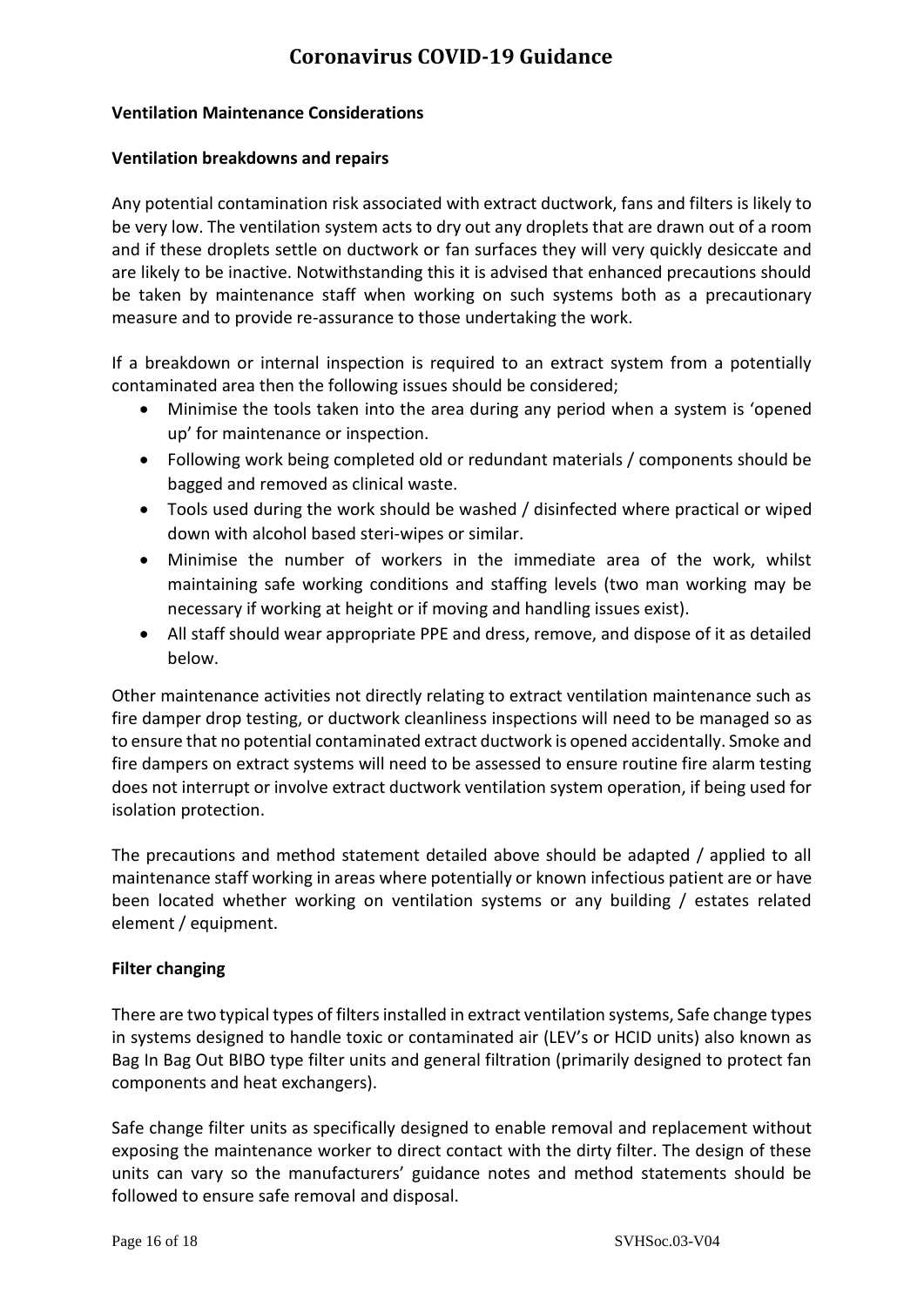General filters will not be of a grade that is designed to capture all particles, but will capture some and should be treated carefully. Prior to opening up a unit to remove a general filter a disposal bag should be available. The unit should be switched off and any backflow dampers allowed to close (or if manual – closed) prior to opening up the filter access door. The filter should be removed carefully to minimise the release of any dust/contamination on the filter surfaces and placed directly into the disposal bag. The filter frame should be cleaned ideally with a HEPA filter vacuum cleaner or wiped down with and alcohol based steri-wipe, the used wipes should also be disposed of in the filter disposal bag.

Once clean the new replacement filter can be installed, the unit re-assembled and the fan switch on, once any manual dampers have been re-opened.

#### **PPE -** Putting on and removing personal protective equipment

#### **Putting on PPE**

Before donning, healthcare maintenance workers should, remove all nonessential items and tools from overalls and tool bags, ensure they are hydrated, and perform hand hygiene. Staff should wear the following PPE, put on in the following order:

- Disposable boiler suit/coveralls
- FFP3 respirator and fit check
- eye protection (goggles or face shield)
- disposable gloves

The order given above is practical but the order for putting on is less critical than the order of removal given below. During donning each item must be adjusted as required to ensure it fits correctly and interfaces well with other PPE items.

#### **Removal of PPE**

PPE should be removed in an order that minimises the potential for cross-contamination. If working within a clinical space after leaving the side room gloves, disposable boiler suit and eye protection should be removed (in that order, where worn) and disposed of as clinical waste. The respirator can be removed and the filters disposed of as clinical waste with the mask being wiped clean with alcohol based steri-wipes or similar.

If working in a plantroom or service area (on remote located ventilation equipment associated with an isolation facility then the PPE should be removed and bagged prior to leaving the plantroom area. Other staff should not be working in the area whilst the maintenance work to extract ventilation systems is being undertaken.

The order of removal of PPE is suggested as follows, consistent with WHO guidance:

- peel off gloves and dispose in clinical waste
- perform hand hygiene
- remove boiler suit by using a peeling motion, fold in on itself and place in clinical waste bin
- remove goggles or visor only by the headband or sides and dispose in clinical waste
- remove respirator from behind and dispose of filters as clinical waste
- Clean respirator mask housing using alcohol based steri-wipes or similar.
- perform hand and face hygiene

For additional guidance see the PHE COVID-19: Guidance for infection prevention and control in healthcare settings. Version 1.0. Appendix 3 – Best Practice - Putting on and taking off PPE.